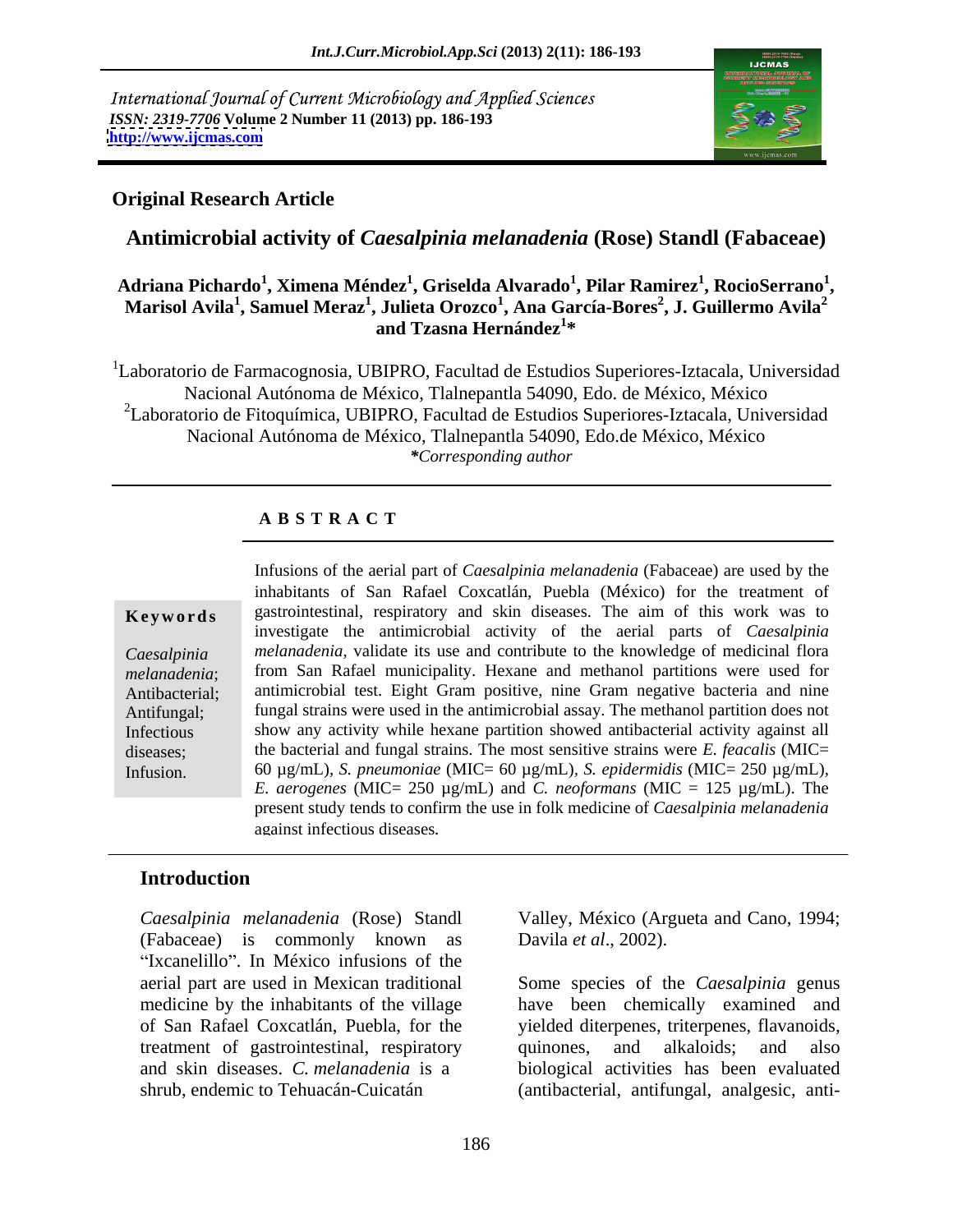inflammatory, etc.), including *C. ferrea,* (Carvalho *et al*., 1996), *C.pulcherrima* Yodsaoue *et al*., 2011), *C. boduc* (Ata *et al*., 2009), *C. crista* (Das *et al*., 2010; Santnami and Yadava, 2011), *C. sappan* (Gan *et al*., 2010), and *C. digyna*

The genus *Caesalpinia* (Caesalpiniaceae) has more than 500 species, many of which have not yet been investigated for potential pharmacological activity (Zanin *et al*., 2012)*. C. melanadenia* has no chemicals or biological studies. The aim of *epidermidis, Enterobacter aerogenes* were<br>the study wes to investigate the donated by FES-Cuautitlán. *B. subtilis,* the study was to investigate the donated by FES-Cuautitian. *B. subtilis,* entimicrobial activity of the agrial part  $C$  S. epidermidis, *E. aerogenes* donated by antimicrobial activity of the aerial part *C. melanadenia* (Fabaceae), validate its use the Clinical Analysis Laboratory of FES-<br>and contribute to the Inequisities of Iztacala. Streptococcus pneumoniae. and contribute to the knowledge of Iztacala. Streptococcus pneumoniae,<br>
The contribute of the contribute of the Reference Pressing enterocolitica were isolated from Coxcatlán, municipality.

Rafael Coxcatlán municipality. Dr. Edith at the Factultad de Estudios Superiores Iztacala authenticated it. A voucher every monument of the state of the state of the state of the state of the state of the state of the state of the state of the state of the state of the state of the state of the state o specimen was deposited in the IZTA

Aerial parts of *C. melanadenia* (182 g) were shade-dried at room temperature, ground into powder and sequentially extracted with methanol. The extract was filtered and successively concentrated. The methanol extract was redissolved in methanol and hexane was added to it in a

(Srinivas *et al*., 2003; Chakraborthy *et al*., 2009; Das *et al*., 2010), *C. sappan* (Pawar *et al*., 2008; Gan *et al*., 2010)*, C.* concentrated under low pressure (12.0 g *mimosoides* (Chanwitheesuk *et al*., 2005; and 3.5 g respectively) and kept in the separating funnel. After solvent-solvent extraction, the methanol phase was removed from the hexane phase. Both partitions, methanolic and hexanic were dark at 4 °C until tested.

# **Microbial Strains**

(Srinivasan *et al.*, 2010). The following strains of bacteria were medicinal flora from San Rafael *refusional* enterocountied were isolated from **Materials and Methods** isolated from a clinical case, *Vibrio*<br> *cholerae* INDRE 206 (isolated from **Plant Material** polluted water), *Vibrio cholerae* (clinical Aerial parts of *C. melanadenia* were obtained in November 2011 from San enterorgy enteries the strains were López Villafranco of the IZTA Herbarium (BIOXON), submitted to sensitivity tests used: *Enterococcus faecalis* ATCC 29212, *Staphylococcus aureus* ATCC 12398, *S. aureus* ATCC 29213, *Escherichia coli* ATCC 25922, *Pseudomonas aeruginosa* ATCC 27853, *Salmonella typhy* ATCC 19430. *Bacillus subtillis, Staphylococcus epidermidis, Enterobacter aerogenes* were donated by FES-Cuautitlán. *B. subtilis, S. epidermidis, E.aerogenes* donated by the Clinical Analysis Laboratory of FES-Iztacala. *Streptococcus pneumoniae, Yersinia enterocolitica* were isolated from a clinical case and donated by Hospital Angeles (Metropolitano). *Vibrio cholera* isolated from a clinical case, *Vibrio cholerae* INDRE 206 (isolated from strain pertaining to 01 group, Inaba serotype, "El Tor" biotype, and enterotoxin producer). These strains were maintained at 4 °C in Mueller Hinton agar (Bioxon), submitted to sensitivity tests (multidiscs Bigaux) and were subcultured every month.

herbarium (Voucher no. HCM15/2011). The yeasts tested were Candida albicans<br>ATCC 10231. C. albicans ATCC **Extract preparation and partitions** 14065,C. albicans isolated from a clinical The yeasts tested were *Candida albicans* ATCC 10231, *C. albicans* ATCC 14065,*C. albicans* isolated from a clinical case donated by the Clinical Analysis Laboratory of FES-Iztacala, *C. albicans*, *C. glabrata, C. tropicalis* isolated from a clinical case and donated by Hospital Angeles (Metropolitano), *C. albicans* and *Criptococcus neoformans* donated by FES-Cuautitlán. The stock culture was maintained on Czapek Dox agar (Sigma).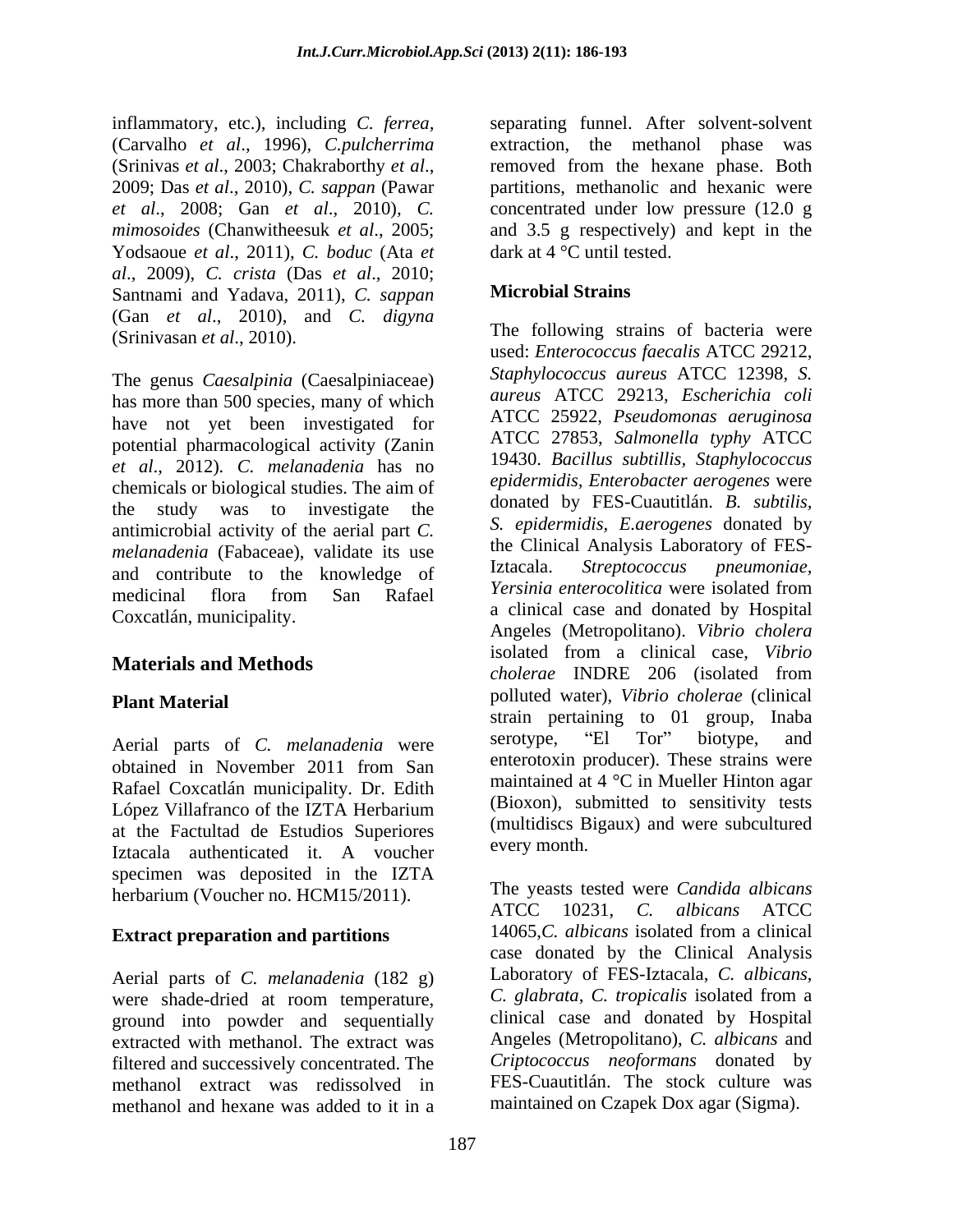## **Antibacterial Activity**

10<sup>8</sup> CFU/mL) (Lennette *et al*., 1987). Petri

hexane and methanol were used as negative controls. Disks with chloramphenicol  $(25 \text{ µg})$  were used as positive controls. The plates were incubated overnight at 37 °C and the concentrations of hexanic partition diameter of any resulting zones of inhibition (mm) of growth was measured. MBC). Death kinetics expressed in  $log_{10}$ Each experiment was performed in reduction time kills plots (Christoph et al., triplicates. 2000).

The estimation of the Minimal Inhibitory Concentration (MIC) was carried out by the broth dilution method (Vanden Berghe Preliminary phytochemical analysis was<br>and Vlietinck 1991) Dilutions of carried out using thin layer and Vlietinck, 1991). Dilutions of partitions from  $2000$  to 60  $\mu$ g/mL were used. Test bacteria culture was used at the concentration of  $10^5$  CFU/mL. MIC values acetate (93:7). Spots were revealed by the were taken as the lowest extract concentration that prevents visible Mayer reagent for alkaloids, vainillin bacterial growth after 24 h of incubation at 37 °C. Chloramphenicol was used as reference and appropriate controls with no extract were used. Each experiment was made three times. presence of triterpenoids suggested by

# **Antifungal Activity**

The antibacterial activity was measured by Yeast was assayed by the method the disk-diffusion method (Vanden Berghe described for bacteria, using Petri dishes and Vlietinck, 1991). The microorganisms containing CzapekDox Agar (20 mL), were grown overnight at 37 °C in 10 mL Nystatin (30  $\mu$ g/disc) was used as of Mueller Hinton Broth (Bioxon). The reference and appropriate controls with no cultures were adjusted with sterile saline partitions were used. Each experiment was solution to obtain turbidity comparable to repeated three times. The estimation of the that of McFarland no. 0.5 standard (1.0 x Minimal Inhibitory Concentration (MIC) dishes containing Mueller Hinton agar (MFC) were carried out by the broth (Bioxon) were inoculated with these dilution method (VandenBerghe and microbial suspensions. Vlietinck, 1991). Dilutions of partitions Solutions of 200 mg/mL of each extract yeast culture was used at the concentration were prepared, disks of filter paper of  $10^5$  CFU/mL. MIC values were taken as (Whatman no. 5) of 5 mm diameter were the lowest partition concentration that impregnated with  $10 \mu L$  of each one (final prevents visible yeast growth after  $24$  h of doses per disk: 2000  $\mu$ g of hexanic and incubation at 37 °C. Nystatin was used as methanolic partitions) and placed on the reference and appropriate controls with no agar surface. Disks impregnated with extract were used. Each experiment was and Minimal Fungicide Concentration from 2000 to 60  $\mu$ g/mL were used. Test made three times.

> The inactivation broth death kinetic method was performed using appropriate concentrations of hexanic (corresponding to  $\frac{1}{2}$  MIC, MIC and reduction time kills plots (Christoph *et al*., 2000).

# **Phytochemical screening**

Preliminary phytochemical analysis was carried out using thin layer chromatography on silica gel plates developed with a mixture of toluene-ethyl acetate (93:7). Spots were revealed by the following spray-reagents: Dragendorff and sulphuric acid for terpenes and flavonoids, and 2% methanol solution of  $\alpha$ -naphtol with concentrated sulphuric acid for glicosides. The plates were dried, the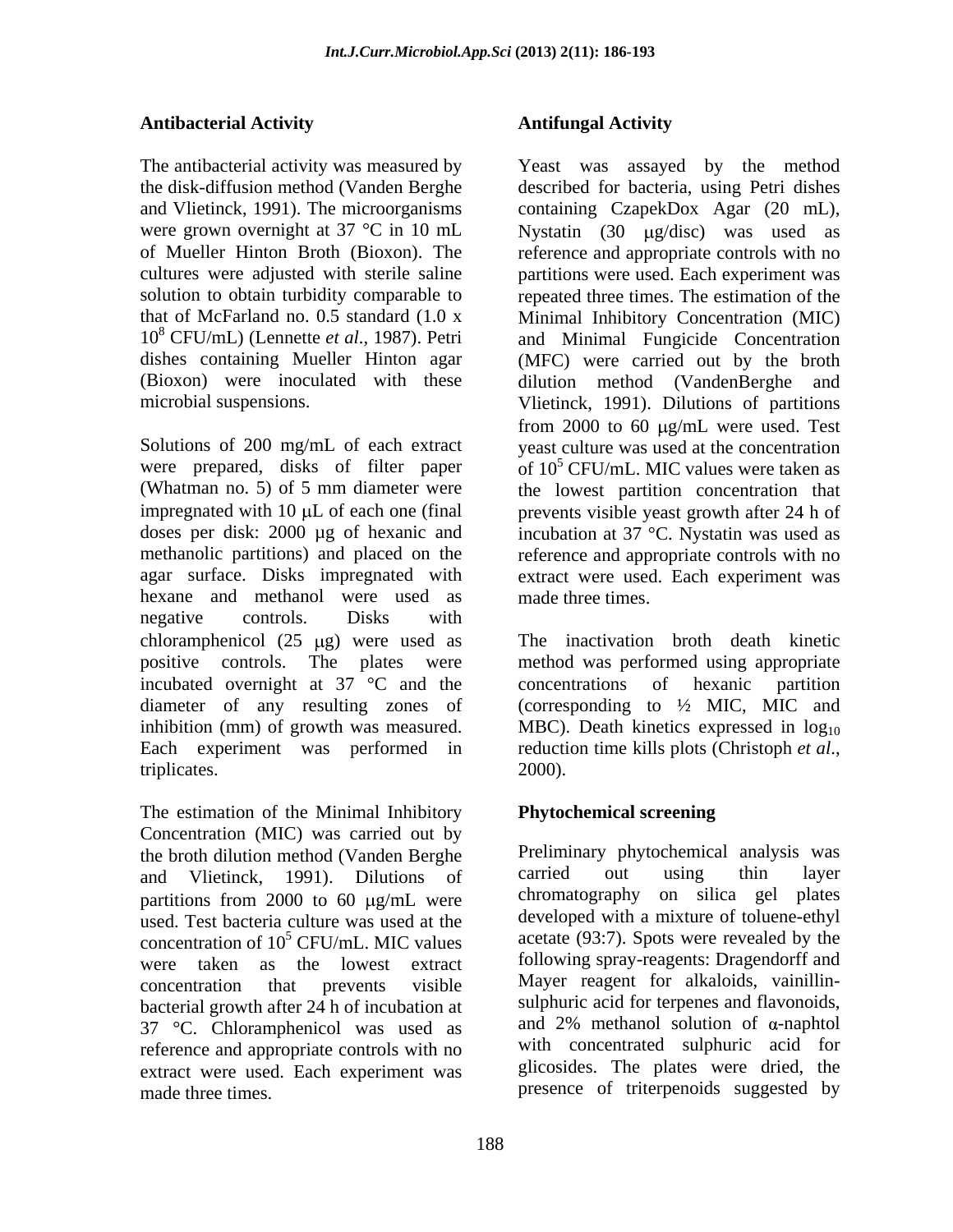orange spots, mono and sesquiterpenes by survival curve) on a fungal strain blue-violet, red-violet, grey-blue or blue (C. *neoformans*). Minimum inhibitory

All experiments were performed in Phytochemical analysis revealed that the triplicate. The mean and standard hexanic partition containg licosides, deviation of three experiments were determined. Statistical analysis of the differences between mean values obtained for experimental groups was done by only the hexanic partition of analysis of variance (ANOVA *C. melanadenia* presented antibacterial multifactorial model), *p*-values of 0.001 or activity against eight Gram positive and less were considered statistically nine Gram negative bacteria. It was significant.

The partitions yields were: hexanic  $1.9\%$  and  $1.9\%$  are  $\frac{1}{2}$  for the conventions  $\frac{1}{2}$  for  $\frac{1}{2}$  for  $\frac{1}{2}$  for  $\frac{1}{2}$  for  $\frac{1}{2}$  for  $\frac{1}{2}$  for  $\frac{1}{2}$  for  $\frac{1}{2}$  for  $\frac{1}{2}$  for  $\frac{1$ w/w, and for methanolic 6.6 % w/w. The  $\frac{60 \text{ m}}{(\text{Chanwithecylt} \text{ at } a^4, 2005)}$  C tinterial results obtained in the evaluation of the antimicrobial activity of the partitions of *C. melanadenia* are shown in Table 1. Only the hexanic partition showed antibacterial activity in eight Gram positive and nine Gram negative bacteria strains. The hexanic partition exhibited dose-dependent actions in all bacterial strains, which were statistically significant  $(p < 0.05)$ .*E. feacalis* (MIC= 60  $\mu$ g/mL), *S. pneumonia* (MIC= 60 μg/mL), initially worldwide in eindrein and solution of the leading causes of sepidermidis (MIC= 250 μg/mL) and infectious disease including provincing *E. aerogenes* (MIC= 250 µg/mL) were the strains more sensitive to the hexanic partition effect. In general, Gram positive bacteria (MIC= $60 - 750 \mu\text{g/mL}$ ) were more<br>diseases caused by this bacterial strain. sensitive than the Gram negative ones  $(MIC = 250 - 750 \mu g/mL)$ . The hexanic partition showed antifungal

Only the hexanic extract showed activity in all the fungal strains. It was antifungal activity in all the fungal strains. C*. neoformans* was the strain more sensitive to the hexanic partition effect  $(MIC=125 \mu g/mL)$ . Figure 1 show the

violet spots and flavonoid by yellow or effect of the hexanic partition (in the  $(C.$  *neoformans*). Minimum inhibitory spots (Wagner *et al*., 2001; Sampietro *et*  concentrations (MIC) had a fungistatic *al*., 2009). effect on the microbial population*,* while **Statistical analysis** (MFC) had a lethal effect on the fungal survival curve) on <sup>a</sup> fungal strain (C*. neoformans*). Minimum inhibitory the minimum fungicidal concentrations strain within the first 24 hours. terpenes, and flavonoids.

**Result and Discussion Constant IDE SET UP:** lowest MIC values. In general Gram Only the hexanic partition of *C. melanadenia* presented antibacterial observed that *E. feacalis, S. pneumoniae, S. epidermidis* and *E. aerogenes* had the lowest MIC values. In general Gram positive bacteria were more sensitive than the Gram negative ones. In other species of the genus like *C. mimosoides* (Chanwitheesuk *et al*., 2005),*C. tintoria* (López *et al*., 1998; 2008), *C.sappan* (Pawar *et al*., 2008), *C. paraguariensis* (Vattuone *et al*., 2008; Corzo *et al*., 2010) and *C.crista* (Santnami and Yadava, 2011) antimicrobial activity has been reported. This is the first report of a species of the genus that has activity against the strain of *S.pneumoniae*. *S. pneumoniae* infections have resulted in significant morbidity and mortality worldwide in children and adults. It is one of the leading causes of infectious disease including pneumonia, meningitis, bacteremia and otitis media (Deng *et al*., 2013). *C. melanadenia* may be an alternative for the treatment of

diseases caused by this bacterial strain. The hexanic partition showed antifungal observed that *C. neoformans* was the strain more sensitive to the hexanic partition effect. Parekh and Chanda, 2008 reported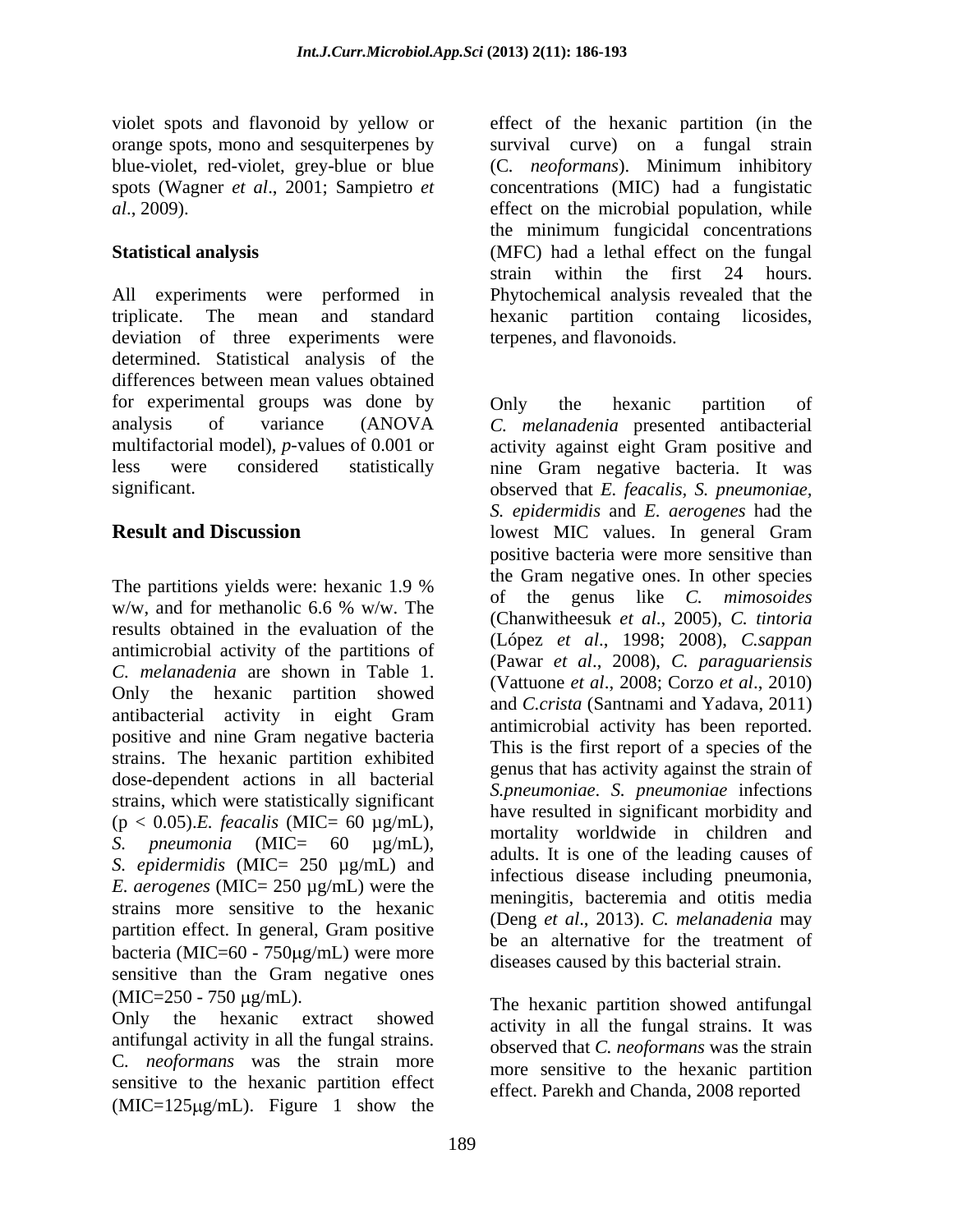|                             | <b>Positive controls</b>           |                                      |            | <b>Hexanic partition</b>               |                              |
|-----------------------------|------------------------------------|--------------------------------------|------------|----------------------------------------|------------------------------|
| Organism                    | Inhibition zone (mm)               |                                      | <b>MIC</b> |                                        |                              |
|                             | Chloramphenicol<br>$(25 \mu g/mL)$ | <b>Nystatin</b><br>$(30 \ \mu g/mL)$ | $\log/mL$  | Inhibition zone<br>(mm)                | <b>MIC</b><br>$(\mu g / mL)$ |
| E. feacalis ATCC 29212      | $21.67 \pm 1.70$                   | $\sim$ $\sim$ $\sim$                 | - 8        | $2000 \mu g$ /disc<br>$16.00 \pm 0.00$ | 60                           |
| B. subtilis FES C           | $16.00 \pm 0.47$                   | $---$                                |            | $14.30 \pm 1.15$                       | 500                          |
| B. subtilis FES I           | $29.33 \pm 2.62$                   | $---$                                | $\gamma$   | $14.00 \pm 1.00$                       | 500                          |
| S. epidermidis FES I        | $6.66 \pm 1.15$                    | $\sim$ $\sim$ $\sim$                 |            | $10.30 \pm 0.57$                       | 250                          |
| S. epidermidis FES C        | $7.00 \pm 1.00$                    | $- - -$                              |            | $17.00 \pm 1.00$                       | 250                          |
|                             |                                    |                                      |            |                                        |                              |
| S. aureus ATCC 12398        | $28.00 \pm 1.63$                   | $\sim$ $\sim$ $\sim$                 |            | $12.30 \pm 1.15$                       | 750                          |
| S.aureus ATCC 29213         | $27.60 \pm 0.11$                   | $---$                                |            | $15.60 \pm 0.57$                       | 750                          |
| S. pneumonia HA             | $8.33 \pm 0.60$                    | $---$                                | -16        | $10.00 \pm 0.00$                       | 60                           |
| V cholera Tor               | $6.66 \pm 0.60$                    | $\sim$ $  \sim$                      |            | $19.60 \pm 0.57$                       | 750                          |
| V. choleraea gua            | $10.00 \pm 1.00$                   | $\sim$ $\sim$ $\sim$                 |            | $16.60 \pm 0.57$                       | 750                          |
| V. cholera cc               | $27.67 \pm 0.47$                   | $- - -$                              |            | $16.60 \pm 0.57$                       | 500                          |
| P. aeruginosa ATCC<br>27853 | $7.33 \pm 0.60$                    | $---$                                |            | $18.30 \pm 0.57$                       | 500                          |
| E. aerogenes FES C          | $12.00 \pm 0.47$                   | $- - -$                              |            | $9.30 \pm 0.57$                        | 750                          |
| E. aerogenes FES I          | $19.33 \pm 0.47$                   | $---$                                |            | $16.30 \pm 0.57$                       | 250                          |
| S. typhy ATCC 94430         | $25.67 \pm 0.47$                   | $\sim$ $\sim$ $\sim$                 |            | $8.30 \pm 0.57$                        | 750                          |
| Y. enterocolitica HA        | $25.67 \pm 0.47$                   | $\sim$ $\sim$ $\sim$                 |            | $9.30 \pm 0.57$                        | 750                          |
| E. coli ATCC 25922          | $21.67 \pm 0.47$                   | $\sim$ $\sim$ $\sim$                 | 4          | na                                     | nd                           |
| C. tropicalis HA            | $- - -$                            | $9.00 \pm 1.00$                      |            | $25.0 \pm 0.00$                        | 500                          |
| C. albicans FES C           | $---$                              | $9.00 \pm 1.00$                      |            | $22.3 \pm 0.47$                        | 500                          |
| C. neoformans FES C         | $\sim$ $\sim$ $\sim$               | $8.67 \pm 0.58$                      |            | $22.0 \pm 1.73$                        | 125                          |
| C. tropicalis FES C         | $---$                              | $9.00 \pm 1.00$                      |            | $25.0 \pm 0.00$                        | 1000                         |
| C. albicans ATCC 10231      | $- - -$                            | $9.67 \pm 0.58$                      |            | $26.0 \pm 1.00$                        | 750                          |
| C. glabrata HA              | $- - -$                            | $7.67 \pm 0.58$                      |            | $28.0 \pm 0.00$                        | 750                          |
| C. albicans HA              | $---$                              | $9.33 \pm 0.58$                      | -11        | $26.0 \pm 0.00$                        | 500                          |
| C. albicans ATCC 14065      | $\sim$ - $\sim$                    | $11.83 \pm 2.02$                     |            | $26.0 \pm 0.00$                        | 500                          |
| C. albicans FES I           |                                    | $9.33 \pm 0.58$                      |            | $23.3 \pm 0.57$                        | 500                          |

| Table.1 At<br>Antimicrobial activity of Caesalpinia melanadenia |  |
|-----------------------------------------------------------------|--|
|                                                                 |  |

FES C = strains donated by FES-Cuautitlán, FES I = strains donated by the Clinical Analysis Laboratory of University Hospital Campus Iztacala, HA= strains isolated from a clinical case donated by Hospital Angeles (Metropolitano).na= no activity, nd= no determinated.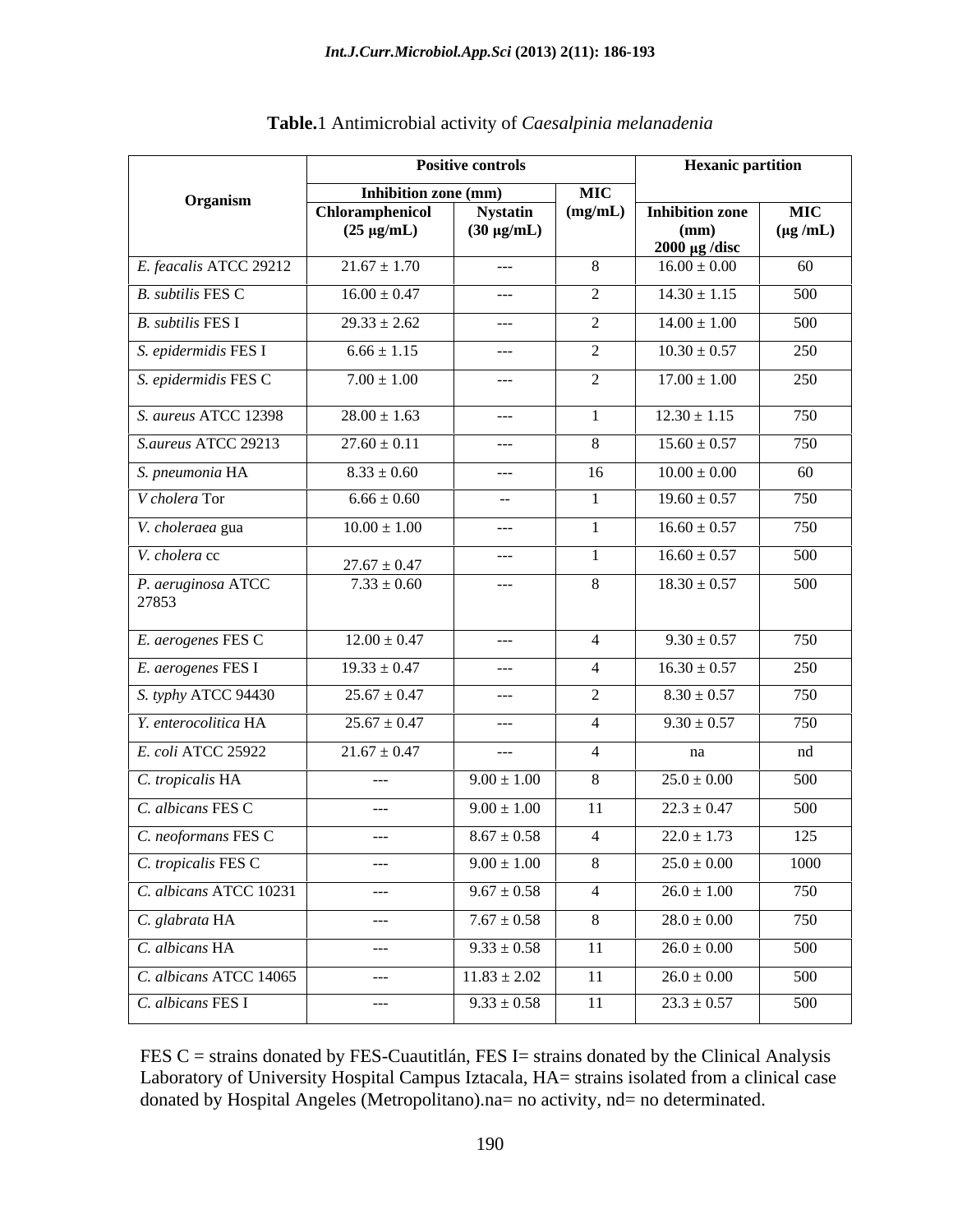**Figure.1** Survival curve of *C. neoformans* exposed to hexanic extract of *C. melanadenia.* The hexanic extract was added to each experimental culture in zero time. The concentrations used were:  $62.5 \mu g/mL$  ( $\frac{1}{2}$  MIC),  $125 \mu g/mL$  (MIC),  $250 \mu g/mL$  (MFC). The control tube did not contain methanol extract.



partition has potential antimicrobial effects based formulations to control the against representative human pathogenic bacteria and fungi, such as *E. feacalis, S. pneumonia, S. epidermidis* and *E. aerogenes*, *Cryptococcus neoformans*, and The present study has validated the use of *Candida albicans.* The broad spectrum hexanic partition of *C. melanadenia* could be linked to its use for respiratory, infection of bacterial and fungal origin in traditional medicine.

Our phytochemical analysis revealed that the hexanic partition containg licosides, This research could not have been done terpenes, and flavonoids. These groups of

that *C. pulcherrima* present antifungal for the genus, including the predominant activity. As can be seen our results agree bhenolic derivatives and terpenes like with those reported for other species of the triterpenoids and diterpenes (Zanin *et al.*, genus. 2012). The structural characterization of These results showed that the hexanic promote the drug discovery from plant triterpenoids and diterpenes (Zanin *et al*., 2012). The structural characterization of these compounds by further analysis may based formulations to control the infectious drug-resistant pathogenic microorganisms.

antibacterial activity exhibited by the treatment of gastrointestinal, respiratory gastrointestinal and dermatological isolation of active components in the aerial *C. melanadenia* in folk medicine for the and dermatological diseases. It is hence recommended that further studies in the part of the plant should be performed.

### **Acknowledgement**

metabolites correspond with that described the village of San Rafael Coxcatlan,without the cooperation of many people in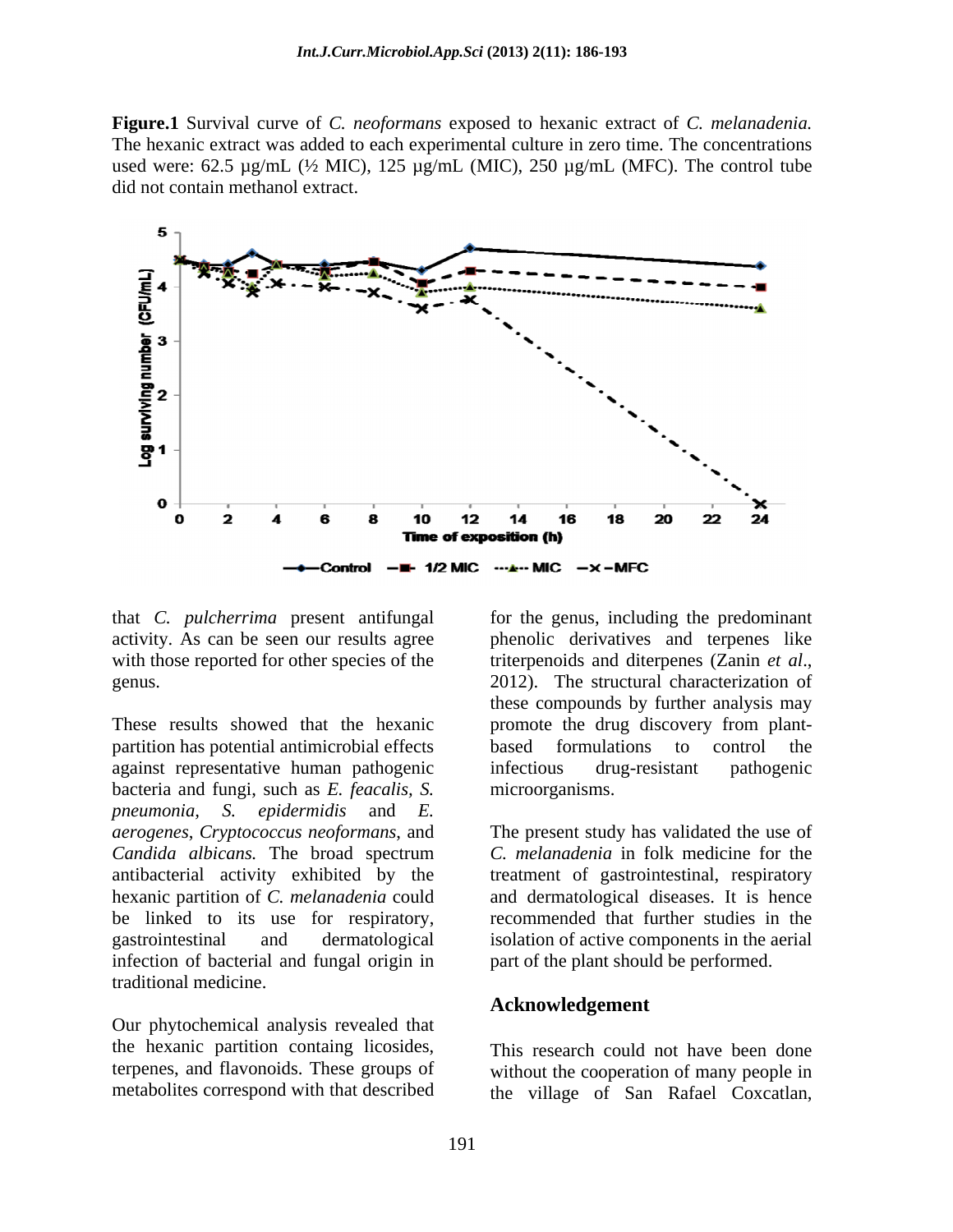Puebla.This research has been supported by project useful San Rafael Coxcatlán Plants (MGU/Useful Plants Project patógenas humanas y fitopatógenas. México) Royal Botanical Gardens Kew. UNAM-PAPCA 2011-2012 (11). The authors are grateful to Héctor Cervantes

- Ata, G. E., and Samarasekera, R. 2009.
- Argueta, V. A., and Cano, A. J. 1994.
- Christoph, F., P.M. Kaulfers and Sthal- Biskup, E. 2000. A comparative study tea tree oils with special reference to the activity of  $\beta$ -triketones. Planta
- Santos and Sarti, S. 1996. Preliminary studies of analgesic and anti-<br>diseases. Academic J. 4: 2438-2444.
- Chaitanya, R. 2009. Analgesic activity *pulcherrima*. J. Pharm. Res. 2: 1199-
- Chanwitheesuk, A., A. Teerawutgulrag, J. Kilburn and Rakariyatham, N. 2005. *Caesalpinia mimosoides Lamk*. Food
- Corzo, A. G., M.A. Sgariglia, M. A. Vattuone, A. Chifarelli, C.A., Zurita alcohólico de hojas de *Caesalpinia paraguariensis* (D. Parodi) Burk.

como fuente de principios antimicrobianos contra bacterias Ciencias Forestales. 18 (1,2): 79-89.

- Maya for their technical assistance. Raghavendar, T. Raju, N. Jakka and **References** *Caesalpinia* species and their cytotoxic Das, B., Y. Srinivas, S. Sudhakar, I. Mahender, K. Laxminarayana, P. Rao, J. 2010. New diterpenoids from activity. Bioorgan. Medicinal Chem. Lett. 20: 2847–2850.
	- Bioactive chemical constituents of Dávila, P., M. Arizmendi, C. del, A. *Caesalpinia bonduc* (Fabaceae). Phytochem. Lett. 2: 106–109. A.Casas and Lira, R. 2002. Biological Atlas de las Plantas de la Medicina Valley, México. Biodiversidad y Tradicional Mexicana. Instituto Valiente-Banuet, J.L. Villaseñor, diversity in the Tehuacan- Cuicatlán Conservacion*.* 11: 421-442.
	- Nacional Indigenista, México. Deng, X., D. Church, O.G. Vanderkooi, of the *in vitro* antimicrobial activity of Canadian perspective. Expert Rev.<br>tea tree oils with special reference to Anti-Infective Therapy. 11:781-91. D.E. Low and Pillai, D. R. 2013. *Streptococcus pneumoniae* infection: a Canadian perspective. Expert Rev. Anti-Infective Therapy. 11:781-91.
- Medica. 66:556-560. Antioxidant activity and total phenolic Carvalho, J., J. Teixeira, J.C. Pergentino, C. Souza, K. Jairo, D. Bastos, D. Dos Gan, R., X. Xu, L. Song and Li, L. 2010. content of medicinal plants associated with prevention and treatment of cardiovascular and cerebrovascular diseases. Academic J. 4: 2438-2444.
	- inflammatory properties of Koneman, W. E., 1991. Diagnóstico *Caesalpinia ferrea* crude extract. J. Ethnopharmacol. 53: 175-178. microbiológico. Editorial Médica Panamericana, México. 461 pp.
- Chakraborthy, G., S. Rohan and Lennette, H. E., A. Balows, J.W. Hauster of chloroform extract of *Caesalpinia* and Shadomy, H. J. 1987. Manual de microbiología clínica. 4 edition. Médica Panamericana. Argentina.
	- 1200. López, F. C., V. Garró and Yrei, V. 1998. Antimicrobial gallic acid from Acción antimicrobiana de *Caesalpinia tintoria* (Molina) Kuntze o Tara, de diferentes regiones del Perú. Ciencia e Investigación. 5 (1): 28-37.
	- Chem. 100: 1044 1048. López, G. M., and Rodríguez, P. M. 2008. and Coronel, F. P. 2010. Extracto planta *Caesalpinia bonduc.* Spectro Q. Determinación de los componentes fitoquimicos en hoja y semilla de la 10: 1.
		- Pawar, Ch. R., A.D. Landge and Surana,